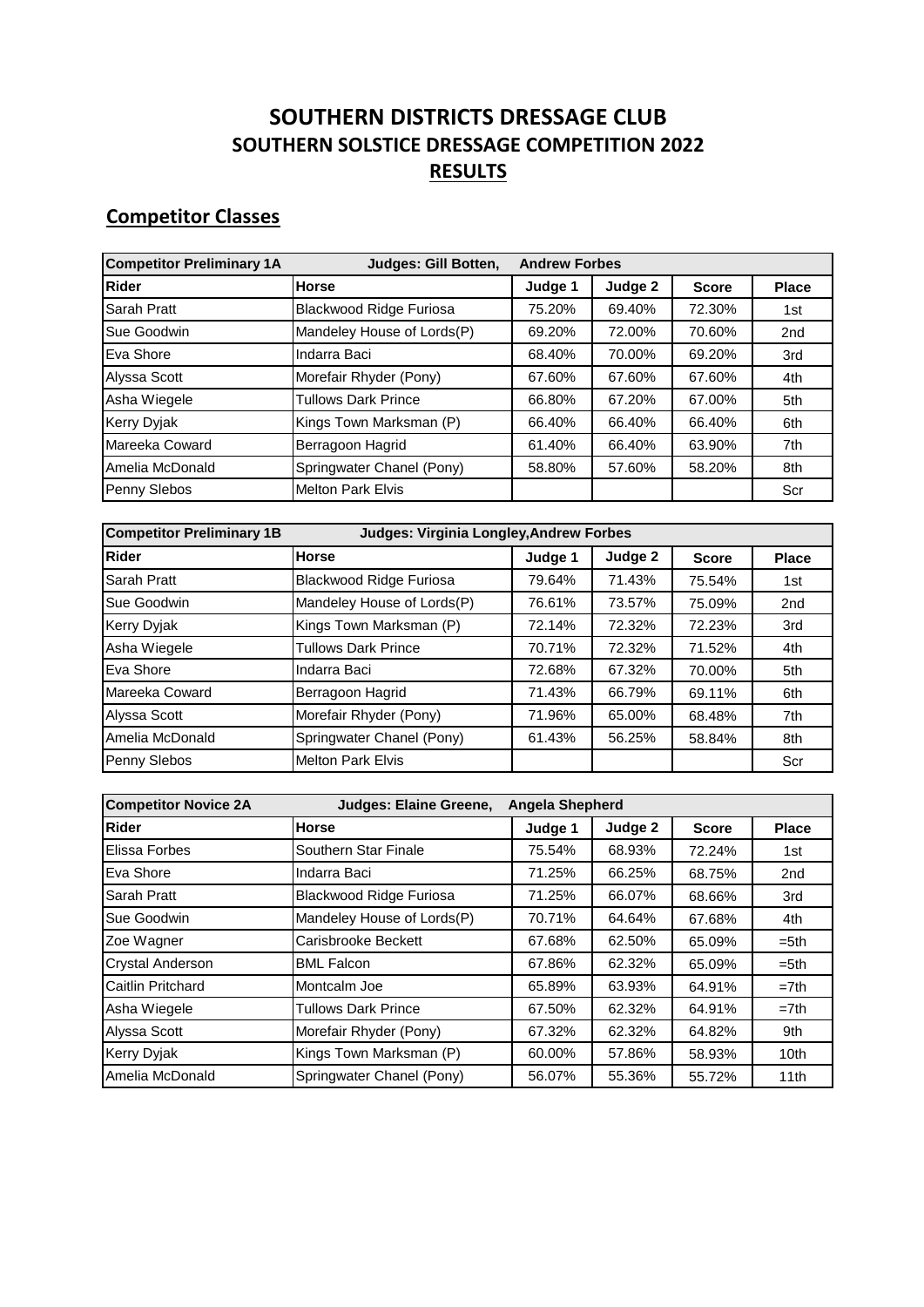| <b>Competitor Novice 2B</b> | <b>Judge: Virginia Longley</b> |         |         |              |                  |  |
|-----------------------------|--------------------------------|---------|---------|--------------|------------------|--|
| <b>Rider</b>                | Horse                          | Judge 1 | Judge 2 | <b>Score</b> | <b>Place</b>     |  |
| <b>Elissa Forbes</b>        | Southern Star Finale           | 72.65%  |         | 72.65%       | 1st              |  |
| Sue Goodwin                 | Mandeley House of Lords(P)     | 68.97%  |         | 68.97%       | 2 <sub>nd</sub>  |  |
| <b>Crystal Anderson</b>     | <b>BML Falcon</b>              | 68.53%  |         | 68.53%       | 3rd              |  |
| Zoe Wagner                  | Carisbrooke Beckett            | 66.62%  |         | 66.62%       | 4th              |  |
| Sarah Pratt                 | <b>Blackwood Ridge Furiosa</b> | 66.18%  |         | 66.18%       | 5th              |  |
| Alyssa Scott                | Morefair Rhyder (Pony)         | 65.88%  |         | 65.88%       | 6th              |  |
| Eva Shore                   | Indarra Baci                   | 64.85%  |         | 64.85%       | 7th              |  |
| <b>Kerry Dyjak</b>          | Kings Town Marksman (P)        | 63.82%  |         | 63.82%       | 8th              |  |
| Caitlin Pritchard           | Montcalm Joe                   | 63.38%  |         | 63.38%       | 9th              |  |
| Asha Wiegele                | <b>Tullows Dark Prince</b>     | 63.09%  |         | 63.09%       | 10 <sub>th</sub> |  |
| Amelia McDonald             | Springwater Chanel (Pony)      | 62.65%  |         | 62.65%       | 11th             |  |

| <b>Competitor Elementary 3A</b><br>Judges: Elaine Greene, Phoebe Johnson |                        |         |         |              |              |  |
|--------------------------------------------------------------------------|------------------------|---------|---------|--------------|--------------|--|
| <b>Rider</b>                                                             | <b>Horse</b>           | Judge 1 | Judge 2 | <b>Score</b> | <b>Place</b> |  |
| Pauline Guinness                                                         | GP Zuma                | 71.11%  | 68.89%  | 70.00%       | 1st          |  |
| Zoe Wagner                                                               | Carisbrooke Beckett    | 67.92%  | 65.69%  | 66.81%       | 2nd          |  |
| Elissa Forbes                                                            | Southern Star Finale   | 65.83%  | 66.25%  | 66.04%       | 3rd          |  |
| <b>Sharon Jenkins</b>                                                    | Party Secrets (OTT)    | 68.61%  | 63.06%  | 65.84%       | 4th          |  |
| Stephanie Munro                                                          | Primrose Court Geneva  | 66.67%  | 63.75%  | 65.21%       | 5th          |  |
| Tameka Ellard                                                            | Shanghai Noon (OTT)    | 65.42%  | 63.33%  | 64.38%       | 6th          |  |
| Caitlin Pritchard                                                        | Montcalm Joe           | 63.19%  | 62.92%  | 63.06%       | 7th          |  |
| <b>Crystal Anderson</b>                                                  | <b>BML Falcon</b>      | 62.22%  | 60.28%  | 61.25%       | 8th          |  |
| <b>Felicity Ericsson</b>                                                 | <b>All Black Style</b> | 57.92%  | 58.75%  | 58.34%       | 9th          |  |

| <b>Competitor Elementary 3B</b> | <b>Judges: Elaine Greene,</b> | <b>Phoebe Johnson</b> |         |              |              |
|---------------------------------|-------------------------------|-----------------------|---------|--------------|--------------|
| <b>Rider</b>                    | <b>Horse</b>                  | Judge 1               | Judge 2 | <b>Score</b> | <b>Place</b> |
| Zoe Wagner                      | Carisbrooke Beckett           | 67.12%                | 62.62%  | 64.87%       | 1st          |
| <b>Pauline Guinness</b>         | GP Zuma                       | 66.75%                | 62.88%  | 64.82%       | $=2nd$       |
| Stephanie Munro                 | Primrose Court Geneva         | 64.75%                | 64.88%  | 64.82%       | $=2nd$       |
| Sharon Jenkins                  | Party Secrets (OTT)           | 62.75%                | 64.62%  | 63.69%       | 4th          |
| Tameka Ellard                   | Shanghai Noon (OTT)           | 63.38%                | 61.00%  | 62.19%       | 5th          |
| Caitlin Pritchard               | Montcalm Joe                  | 62.62%                | 60.00%  | 61.31%       | 6th          |
| <b>Felicity Ericsson</b>        | All Black Style               | 61.12%                | 59.75%  | 60.44%       | 7th          |

| <b>Competitor Medium 4A</b> | Judges: Elaine Greene, Gill Botten |         |         |              |                 |  |
|-----------------------------|------------------------------------|---------|---------|--------------|-----------------|--|
| Rider                       | <b>Horse</b>                       | Judge 1 | Judge 2 | <b>Score</b> | <b>Place</b>    |  |
| Sonja Johnson               | Misty Isle Valentino               | 72.78%  | 69.44%  | 71.11%       | 1st             |  |
| Pauline Guinness            | GP Zuma                            | 69.58%  | 69.17%  | 69.38%       | 2 <sub>nd</sub> |  |
| Dinah Fleming               | Everton Churchill                  | 67.64%  | 69.72%  | 68.68%       | 3rd             |  |
| Katherine Hardy             | <b>Boleshka</b>                    | 64.17%  | 65.97%  | 65.07%       | 4th             |  |
| Sharon Jenkins              | Party Secrets (OTT)                | 64.03%  | 63.33%  | 63.68%       | 5th             |  |
| Stephanie Munro             | Primrose Court Geneva              | 62.64%  | 60.14%  | 61.39%       | 6th             |  |
| <b>Kym Cawthray</b>         | <b>AP Showgirl</b>                 | 60.83%  | 60.97%  | 60.90%       | 7th             |  |
| Tameka Ellard               | Shanghai Noon (OTT)                | 55.97%  | 57.22%  | 56.60%       | 8th             |  |
| <b>Felicity Ericsson</b>    | <b>All Black Style</b>             | 54.31%  | 57.22%  | 55.77%       | 9th             |  |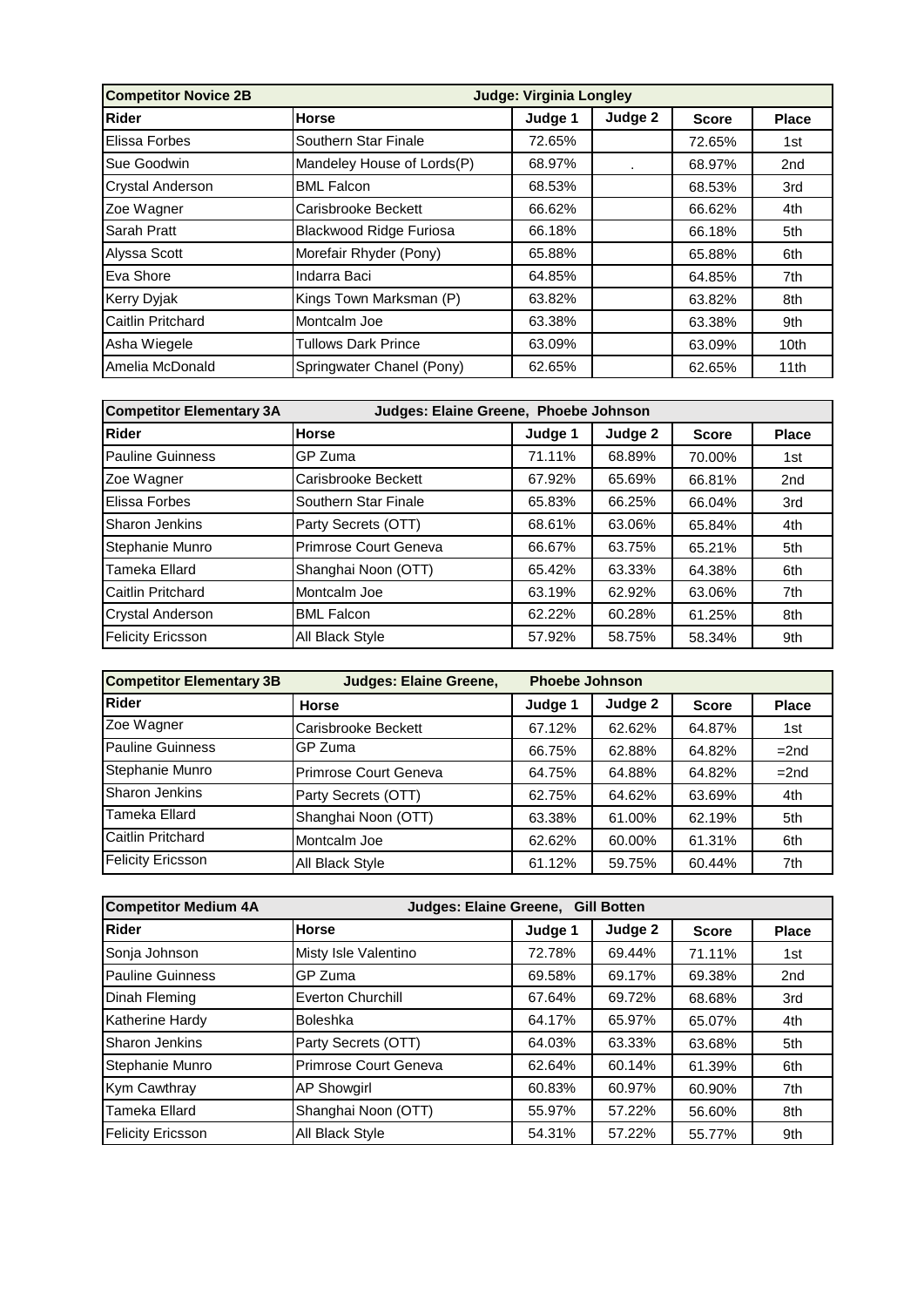| <b>Competitor Medium 4B</b> | Judges; Gill Botten,<br>Virginia Longley |         |         |              |              |  |  |
|-----------------------------|------------------------------------------|---------|---------|--------------|--------------|--|--|
| <b>Rider</b>                | <b>Horse</b>                             | Judge 1 | Judge 2 | <b>Score</b> | <b>Place</b> |  |  |
| Sonja Johnson               | Misty Isle Valentino                     | 69.86%  | 67.30%  | 68.58%       | 1st          |  |  |
| <b>Pauline Guinness</b>     | GP Zuma                                  | 69.05%  | 66.35%  | 67.70%       | 2nd          |  |  |
| Dinah Fleming               | Everton Churchill                        | 68.78%  | 61.62%  | 65.20%       | 3rd          |  |  |
| Katherine Hardy             | <b>Boleshka</b>                          | 63.92%  | 61.76%  | 62.84%       | 4th          |  |  |
| Sharon Jenkins              | Party Secrets (OTT)                      | 61.89%  | 62.43%  | 62.16%       | 5th          |  |  |
| Stephanie Munro             | Primrose Court Geneva                    | 62.16%  | 59.73%  | 60.95%       | 6th          |  |  |
| <b>Kym Cawthray</b>         | <b>AP Showgirl</b>                       | 59.46%  | 59.46%  | 59.46%       | 7th          |  |  |
| <b>Felicity Ericsson</b>    | All Black Style                          | 51.89%  | 52.03%  | 51.96%       | 8th          |  |  |

| <b>Competitor Advanced 5A</b> | Judges: Gill Botten,<br><b>Virginia Longley</b> |         |         |              |                 |  |  |
|-------------------------------|-------------------------------------------------|---------|---------|--------------|-----------------|--|--|
| <b>Rider</b>                  | <b>Horse</b>                                    | Judge 1 | Judge 2 | <b>Score</b> | <b>Place</b>    |  |  |
| <b>Terrina Fairbrother</b>    | Intruder                                        | 68.55%  | 68.03%  | 68.29%       | 1st             |  |  |
| Dinah Fleming                 | Everton Churchill                               | 65.39%  | 63.42%  | 64.41%       | 2 <sub>nd</sub> |  |  |
| Ron Fleming                   | <b>AEA Just Dance</b>                           | 63.42%  | 64.87%  | 64.15%       | 3rd             |  |  |
| Samantha Barridge             | Odin de Luxe                                    | 63.55%  | 64.61%  | 64.08%       | 4th             |  |  |
| <b>Katherine Hardy</b>        | <b>Boleshka</b>                                 | 62.63%  | 63.29%  | 62.96%       | 5th             |  |  |
| Kym Cawthray                  | <b>AP Showgirl</b>                              | 57.76%  | 59.47%  | 58.62%       | 6th             |  |  |

| <b>Competitor Advanced 5B</b> | Judges: Gill Botten, Elaine Greene |         |         |              |                 |  |
|-------------------------------|------------------------------------|---------|---------|--------------|-----------------|--|
| Rider                         | <b>Horse</b>                       | Judge 1 | Judge 2 | <b>Score</b> | <b>Place</b>    |  |
| Samantha Barridge             | Odin de Luxe                       | 67.97%  | 62.70%  | 65.34%       | 1st             |  |
| <b>Katherine Hardy</b>        | Boleshka                           | 62.30%  | 65.41%  | 63.86%       | 2 <sub>nd</sub> |  |
| <b>Terrina Fairbrother</b>    | Intruder                           | 59.73%  | 64.73%  | 62.23%       | 3rd             |  |
| Dinah Fleming                 | Everton Churchill                  | 61.62%  | 61.49%  | 61.56%       | 4th             |  |
| Ron Fleming                   | <b>AEA Just Dance</b>              | 60.95%  | 59.05%  | 60.00%       | 5th             |  |

| <b>Prix St Georges</b> | Judges: Gill Botten, Virginia Longley |         |         |              |                 |  |  |
|------------------------|---------------------------------------|---------|---------|--------------|-----------------|--|--|
| Rider                  | <b>Horse</b>                          | Judge 1 | Judge 2 | <b>Score</b> | <b>Place</b>    |  |  |
| Lisa Riley             | <b>Royal Remembrance</b>              | 64.71%  | 63.97%  | 64.34%       | 1st             |  |  |
| Samantha Barridge      | Odin de Luxe                          | 66.47%  | 61.76%  | 64.12%       | 2 <sub>nd</sub> |  |  |
| Terrina Fairbrother    | Abisha                                | 65.59%  | 60.59%  | 63.09%       | 3rd             |  |  |
| Ron Fleming            | Samford                               | 61.32%  | 61.32%  | 61.32%       | 4th             |  |  |
| Kerry Dyjak            | Primrose Park Red Fox (Pony)          | 56.53%  | 55.35%  | 55.94%       | 5th             |  |  |

| Intermediate 1     | Judges: Gill Botten, Virginia Longley |         |         |              |                 |  |  |
|--------------------|---------------------------------------|---------|---------|--------------|-----------------|--|--|
| Rider              | <b>Horse</b>                          | Judge 1 | Judge 2 | <b>Score</b> | <b>Place</b>    |  |  |
| Lisa Riley         | Royal Remembrance                     | 63.68%  | 64.12%  | 63.90%       | 1st             |  |  |
| Ron Fleming        | Samford                               | 62.50%  | 60.59%  | 61.55%       | 2 <sub>nd</sub> |  |  |
| <b>Kerry Dyjak</b> | Primrose Park Red Fox (Pony)          | 60.00%  | 59.41%  | 59.71%       | 3rd             |  |  |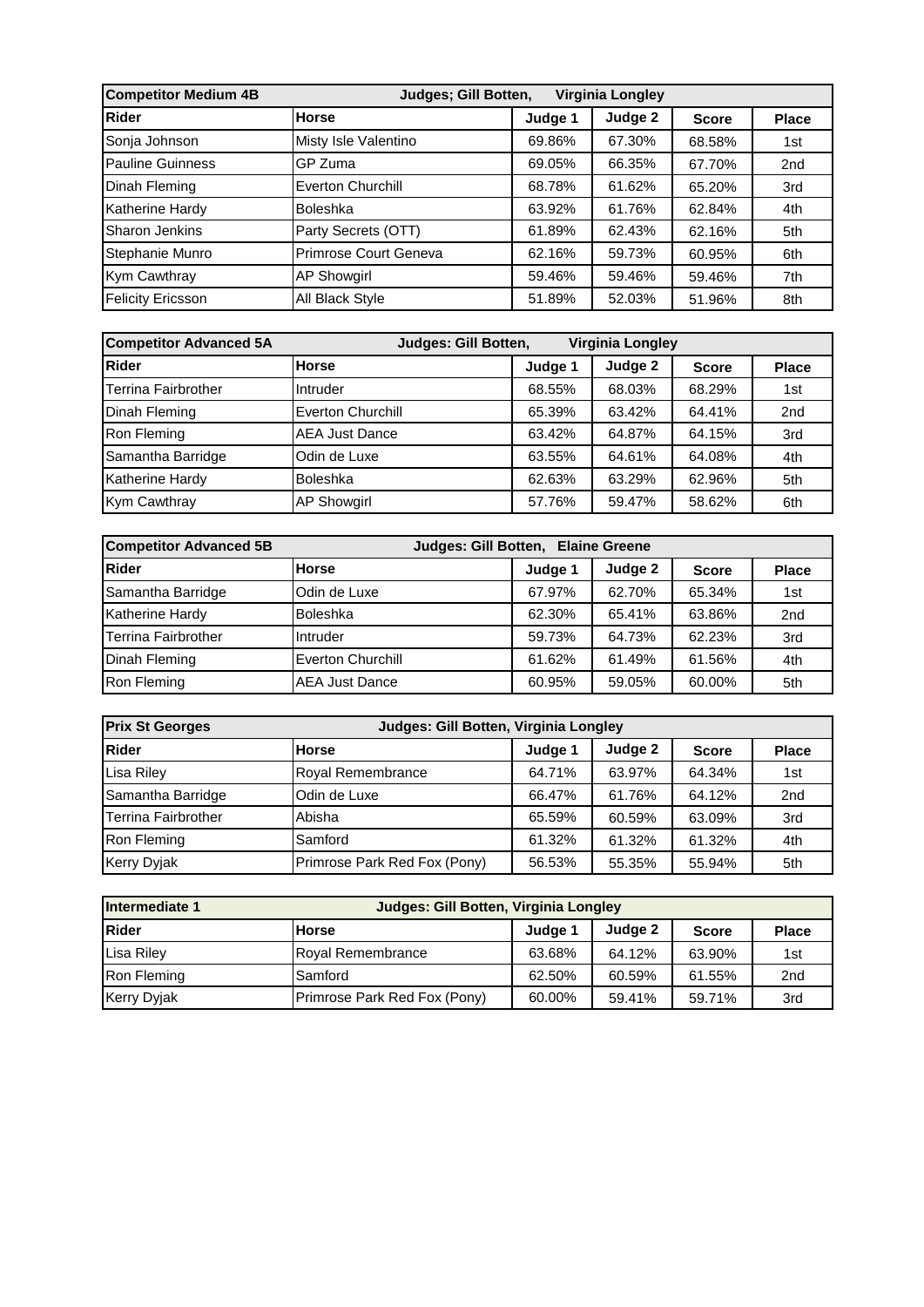## **Restricted Classes**

| <b>Restricted Preparatory A</b><br><b>Judge: Virginia Longley</b> |                               |         |         |              |                 |  |
|-------------------------------------------------------------------|-------------------------------|---------|---------|--------------|-----------------|--|
| <b>Rider</b>                                                      | <b>Horse</b>                  | Judge 1 | Judge 2 | <b>Score</b> | <b>Place</b>    |  |
| Ruby Rae                                                          | Wrenegade Rock                | 78.68%  |         | 78.68%       | 1st             |  |
| Alicia Wright                                                     | <b>Turvey Park Sasspresso</b> | 72.11%  |         | 72.11%       | 2 <sub>nd</sub> |  |
| Eva Shore                                                         | Eliva Assayer (OTT)           | 68.42%  |         | 68.42%       | 3rd             |  |
| <b>Ellysha Hale</b>                                               | <b>Bisco</b>                  | 66.32%  |         | 66.32%       | 4th             |  |
| Kim Bunney                                                        | <b>FS Fluer</b>               | 65.79%  |         | 65.79%       | 5th             |  |
| Georgia Coward                                                    | Autumn French Rose (Pony)     | 61.84%  |         | 61.84%       | 6th             |  |
| <b>Kelly Perkins</b>                                              | Provincias                    | 60.26%  |         | 60.26%       | 7th             |  |

| <b>Restricted Preparatory C</b> | <b>Judge: Andrew Forbes</b> |         |         |              |                 |
|---------------------------------|-----------------------------|---------|---------|--------------|-----------------|
| Rider                           | <b>Horse</b>                | Judge 1 | Judge 2 | <b>Score</b> | <b>Place</b>    |
| Ruby Rae                        | Wrenegade Rock              | 80.00%  |         | 80.00%       | 1st             |
| Eva Shore                       | Eliva Assayer (OTT)         | 72.75%  |         | 72.75%       | 2 <sub>nd</sub> |
| Kim Bunney                      | <b>FS Fluer</b>             | 72.50%  |         | 72.50%       | 3rd             |
| Alicia Wright                   | Turvey Park Sasspresso      | 69.50%  |         | 69.50%       | 4th             |
| Ben Galvin                      | Zapico (OTT)                | 65.50%  |         | 65.50%       | $= 5th$         |
| Ellysha Hale                    | <b>Bisco</b>                | 65.50%  |         | 65.50%       | $= 5th$         |
| Georgia Coward                  | Autumn French Rose (Pony)   | 63.75%  |         | 63.75%       | 7th             |
| Kelly perkins                   | Provincias                  | 62.00%  |         | 62.00%       | 8th             |

| <b>Restricted Preliminary 1A</b> | <b>Judge: Elaine Greene</b>  |         |         |              |                  |
|----------------------------------|------------------------------|---------|---------|--------------|------------------|
| <b>Rider</b>                     | <b>Horse</b>                 | Judge 1 | Judge 2 | <b>Score</b> | <b>Place</b>     |
| Louise Eastwood                  | Maserati KP                  | 74.80%  |         | 74.80%       | 1st              |
| Ruby Rae                         | Wrenegade Rock               | 74.40%  |         | 74.40%       | 2nd              |
| Ben Galvin                       | Royal Prestige               | 74.20%  |         | 74.20%       | 3rd              |
| Camilla Ryan                     | Kings Town Hudson (Pony)     | 72.60%  |         | 72.60%       | 4th              |
| Nicole Holdaway                  | South Dakota                 | 72.40%  |         | 72.40%       | 5th              |
| Toni Barrett                     | Zeke                         | 68.60%  |         | 68.60%       | $=6th$           |
| Eva Shore                        | Eliva Assayer (OTT)          | 68.60%  |         | 68.60%       | $=6th$           |
| <b>Ben Galvin</b>                | Zapico (OTT)                 | 67.80%  |         | 67.80%       | 8th              |
| Noelene Cochrane                 | Dolly (Pony)                 | 67.60%  |         | 67.60%       | 9th              |
| Alex English                     | <b>Bianco Junior</b>         | 66.80%  |         | 66.80%       | $=10th$          |
| Kim Bunney                       | <b>FS Fluer</b>              | 66.80%  |         | 66.80%       | $=10th$          |
| Paula Zammit                     | JB Jiminy Cricket (Pony)     | 65.80%  |         | 65.80%       | 12 <sub>th</sub> |
| Alicia Wright                    | Turvey Park Sasspresso       | 65.20%  |         | 65.20%       | 13 <sub>th</sub> |
| Isla Hendry                      | Karma Park Easter Parade(P)  | 64.80%  |         | 64.80%       | $=14th$          |
| Ashleigh Pritchard               | <b>Baylaurel Panache</b>     | 64.80%  |         | 64.80%       | $=14th$          |
| Andrea Carmody                   | Leeara Park Royal Destiny(P) |         |         |              | Scr              |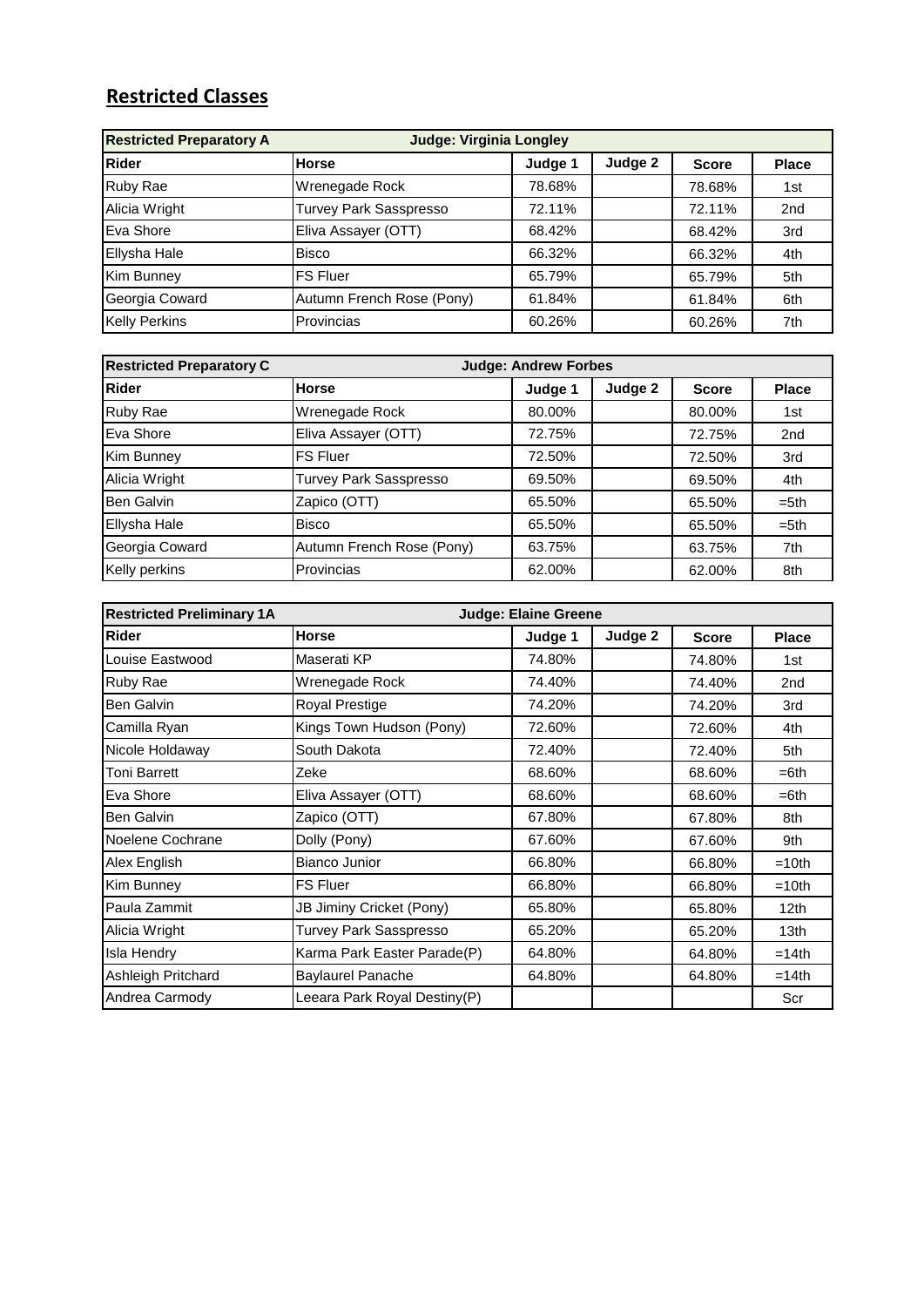| <b>Restricted Preliminary 1B</b> | Judge: Angela Shepherd       |         |         |              |                  |
|----------------------------------|------------------------------|---------|---------|--------------|------------------|
| Rider                            | <b>Horse</b>                 | Judge 1 | Judge 2 | <b>Score</b> | <b>Place</b>     |
| Ruby Rae                         | Wrenegade Rock               | 76.25%  |         | 76.25%       | 1st              |
| Alicia Wright                    | Turvey Park Sasspresso       | 74.11%  |         | 74.11%       | 2 <sub>nd</sub>  |
| Ben Galvin                       | Royal Prestige               | 73.93%  |         | 73.93%       | 3rd              |
| Camilla Ryan                     | Kings Town Hudson (Pony)     | 71.61%  |         | 71.61%       | 4th              |
| Louise Eastwood                  | Maserati KP                  | 71.43%  |         | 71.43%       | 5th              |
| Eva Shore                        | Eliva Assayer (OTT)          | 71.25%  |         | 71.25%       | 6th              |
| Linda Lycholit                   | Diverbrook Marcello          | 68.93%  |         | 68.93%       | 7th              |
| Ashleigh Pritchard               | <b>Baylaurel Panache</b>     | 68.57%  |         | 68.57%       | 8th              |
| Noelene Cochrane                 | Dolly (Pony)                 | 68.30%  |         | 68.30%       | 9th              |
| <b>Ben Galvin</b>                | Zapico (OTT)                 | 67.32%  |         | 67.32%       | 10 <sub>th</sub> |
| Nicole Holdaway                  | South Dakota                 | 66.96%  |         | 66.96%       | 11th             |
| Paula Zammit                     | JB Jiminy Cricket (Pony)     | 66.07%  |         | 66.07%       | 12 <sub>th</sub> |
| Isla Hendry                      | Karma Park Easter Parade(P)  | 62.68%  |         | 62.68%       | 13 <sub>th</sub> |
| Toni Barrett                     | Zeke                         | 62.14%  |         | 62.14%       | 14th             |
| Alex English                     | <b>Bianco Junior</b>         | 61.07%  |         | 61.07%       | 15th             |
| Andrea Carmody                   | Leeara Park Royal Destiny(P) |         |         |              | Scr              |

| <b>Restricted Novice 2A</b> | Judge: Elaine Greene,<br><b>Phoebe Johnson</b> |         |         |              |                 |
|-----------------------------|------------------------------------------------|---------|---------|--------------|-----------------|
| <b>Rider</b>                | <b>Horse</b>                                   | Judge 1 | Judge 2 | <b>Score</b> | <b>Place</b>    |
| Ben Galvin                  | Royal Prestige                                 | 70.18%  | 68.75%  | 69.46%       | 1st             |
| Camilla Ryan                | Kings Town Hudson (Pony)                       | 70.36%  | 66.96%  | 68.66%       | 2 <sub>nd</sub> |
| Louise Eastwood             | Maserati KP                                    | 67.32%  | 61.07%  | 64.20%       | 3rd             |
| Michelle Ericsson           | <b>Wattle Park Topaz</b>                       | 61.79%  | 65.89%  | 63.84%       | 4th             |
| Noelene Cochrane            | Dolly (Pony)                                   | 62.86%  | 61.43%  | 62.14%       | 5th             |
| Ashleigh Pritchard          | <b>Baylaurel Panache</b>                       | 61.96%  | 61.25%  | 61.61%       | 6th             |
| <b>Libby Doherty</b>        | Jeep                                           | 62.50%  | 59.46%  | 60.98%       | 7th             |
| Paula Zammit                | JB Jiminy Cricket (Pony)                       |         |         | Scr          | Scr             |

| <b>Restricted Novice 2B</b> | Judges: Phoebe Johnson, Angela Shepherd |         |         |              |                 |  |
|-----------------------------|-----------------------------------------|---------|---------|--------------|-----------------|--|
| <b>Rider</b>                | <b>Horse</b>                            | Judge 1 | Judge 2 | <b>Score</b> | <b>Place</b>    |  |
| Ben Galvin                  | Royal Prestige                          | 73.24%  | 68.53%  | 70.89%       | 1st             |  |
| Louise Eastwood             | Maserati KP                             | 65.44%  | 62.79%  | 64.12%       | 2 <sub>nd</sub> |  |
| Camilla Ryan                | Kings Town Hudson (Pony)                | 64.26%  | 63.68%  | 63.97%       | 3rd             |  |
| Michelle Ericsson           | <b>Wattle Park Topaz</b>                | 63.82%  | 62.50%  | 63.16%       | 4th             |  |
| Paula Zammit                | JB Jiminy Cricket (Pony)                | 64.85%  | 60.74%  | 62.80%       | 5th             |  |
| Noelene Cochrane            | Dolly (Pony)                            | 61.62%  | 62.35%  | 61.99%       | 6th             |  |
| <b>Libby Doherty</b>        | Jeep                                    | 62.79%  | 60.59%  | 61.69%       | 7th             |  |
| Ashleigh Pritchard          | <b>Baylaurel Panache</b>                | 60.74%  | 61.18%  | 60.96%       | 8th             |  |
| Linda Lycholit              | Diverbrook Marcello                     | 57.94%  | 59.85%  | 58.90%       | 9th             |  |

| <b>SDDC Elementary 3A</b> | Judge: Gill Botten               |         |         |              |              |
|---------------------------|----------------------------------|---------|---------|--------------|--------------|
| Rider                     | <b>Horse</b>                     | Judge 1 | Judge 2 | <b>Score</b> | <b>Place</b> |
| <b>Ruby Rae</b>           | Parkiarrup Illicit Liaison (OTT) | 67.22%  |         | 67.22%       |              |
| Karina Taylor             | Jingle R                         | 65.56%  |         | 65.56%       |              |
| Michelle Ericsson         | <b>Wattle Park Topaz</b>         | 61.94%  |         | 61.94%       |              |
| Libby Doherty             | Jeep                             | 58.47%  |         | 58.47%       |              |